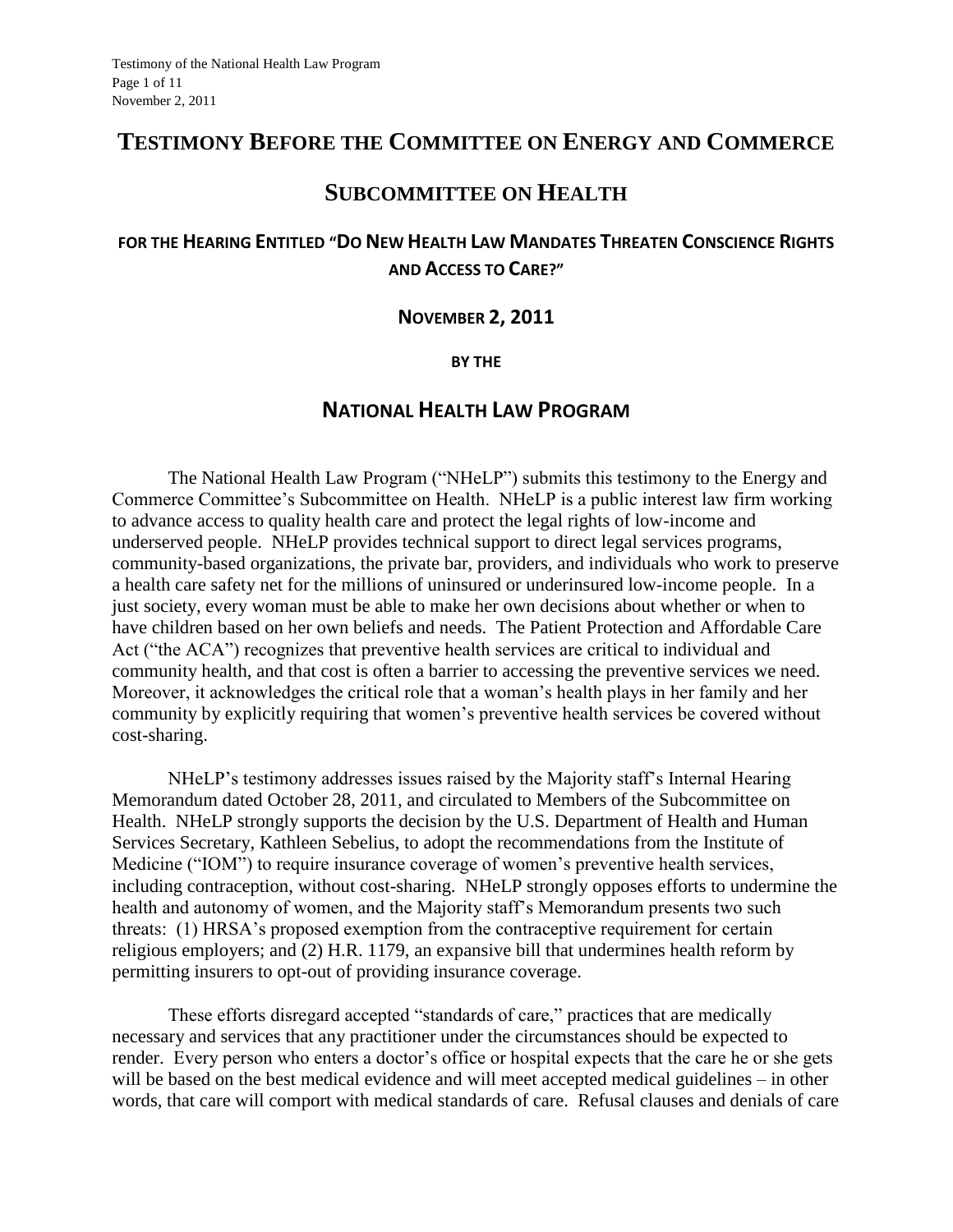Testimony of the National Health Law Program Page 2 of 11 November 2, 2011

violate these standards. They undermine standards of care by allowing or requiring health care professionals and institutions to abrogate their responsibility to deliver services and information that would otherwise be required by generally accepted practice guidelines. Ultimately, refusal clauses and institutional denials of care conflict with professionally developed and accepted medical standards of care and have adverse health consequences for patients.

### **A. THE REQUIREMENT TO COVER CONTRACEPTIVES AS A COMPONENT OF PREVENTIVE CARE IS EVIDENCE-BASED.**

The ACA requires group health plans and health insurance issuers to cover certain preventive services without cost-sharing.<sup>1</sup> Among other things, the ACA requires new group health plans and health insurance issuers to cover such additional women's health preventive care and screenings as provided for in guidelines supported by the Health Resources and Services Administration ("HRSA").<sup>2</sup> By doing so, the ACA recognizes that women have unique reproductive and gender specific health needs, disproportionately lower incomes, and disproportionately higher out-of-pocket health care expenses. HRSA commissioned the independent IOM to conduct a scientific review and provide recommendations on specific preventive measures that meet women's unique health needs and help keep women healthy. The IOM developed eight recommendations based on scientific evidence, including the input of independent physicians, nurses, scientists, and other experts. HRSA recently adopted eight recommendations submitted by the Institute of Medicine ("IOM"), which include the recommendation that women receive coverage for all FDA-approved methods of contraception free of cost-sharing.<sup>3</sup> Requiring coverage of all eight preventive services recommended by the IOM, including coverage of all-FDA approved methods of contraception, is good medical and economic policy.

HRSA charged the IOM with convening a committee to determine the preventive services necessary to ensure women's health and well-being.<sup>4</sup> To this end, the IOM convened a committee of 16 eminent researchers and practitioners to serve on the Committee on Preventive Services for Women.<sup>5</sup> The Committee met five times in six months.<sup>6</sup> The Committee reviewed existing guidelines, gathered and reviewed evidence and literature, and considered public comments.<sup>7</sup> With respect to women, the IOM identified gaps in the coverage for preventive services not already addressed by the ACA, including services recommended by the United States Preventive Services Task Force, the Bright Futures recommendations for adolescents from the American Academy of Pediatrics, and vaccinations specified by the Centers for Disease Control and Prevention's Advisory Committee on Immunization Practices. The IOM

 $\overline{\phantom{a}}$ <sup>1</sup> Patient Protection and Affordable Care Act ("ACA"), Pub. L. No. 111-148, 124 Stat. 119 (2010), amended by Health Care and Education Reconciliation Act, Pub. L. No. 111-152, 124 Stat. 1029 (2010), § 2713(a), 42 U.S.C. § 300gg-13.

 $^{2}$  ACA § 2713(a)(4), 42 U.S.C. § 300gg-13.

<sup>3</sup> U.S. Dep't of Health & Human Servs., Health Res. & Servs. Admin., Women's Preventive Services: Required Health Plan Coverage Guidelines, [http://www.hrsa.gov/womensguidelines.](http://www.hrsa.gov/womensguidelines)

<sup>4</sup> Institute of Medicine of the National Academies, *supra* note 3, at 1.

<sup>5</sup> *Id.* at 2.

<sup>6</sup> *Id.*

<sup>7</sup> *Id.*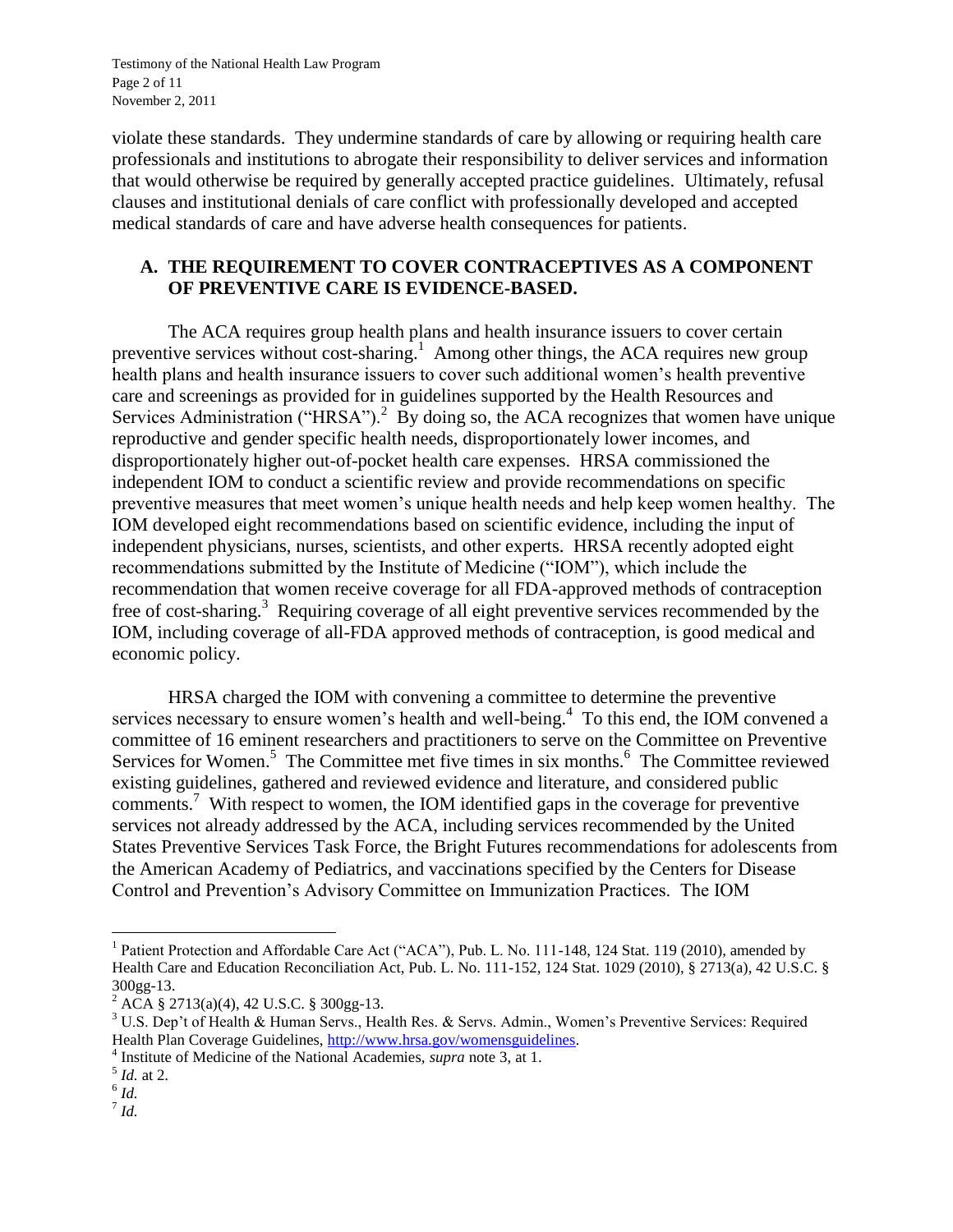Testimony of the National Health Law Program Page 3 of 11 November 2, 2011

recommended that, among other things, women receive coverage for all United States Food and Drug Administration ("FDA")-approved methods of contraception free of cost-sharing because: (1) pregnancy affects a broad population; (2) pregnancy prevention has a large potential impact on health and well-being; and (3) the quality and strength of the evidence is supportive of the recommendation to provide contraceptive coverage free of cost-sharing.<sup>8</sup>

### **B. CONTRACEPTION EFFECTIVELY PREVENTS UNINTENDED PREGNANCIES, AND WOMEN NEED TO BE ABLE TO SELECT THE METHOD THAT IS MOST APPROPRIATE.**

Family planning is an essential preventative service for the health of women and families. In 2008, there were 66 million United States women of reproductive age (ages  $13-44$ ).<sup>9</sup> Over half of these women—36 million—were in need of contraceptive services and supplies because they were sexually active with a male, capable of becoming pregnant, and neither pregnant nor seeking to become pregnant.<sup>10</sup> Each year, nearly half of the pregnancies in the United States are unintended—meaning they were either unwanted or mistimed.<sup>11</sup> Forty-two percent of unintended pregnancies end in abortion.<sup>12</sup> By age 45, more than half of all women in the United States will have experienced an unintended pregnancy, and four in ten will have had an abortion.<sup>13</sup> Increased access to, and use of, contraceptive information and services could reduce the rate of these unwanted pregnancies.

The IOM report recognized that not all contraceptive methods are right for every woman, and access to the full range of pregnancy prevention options allows a woman to choose the most effective method for her lifestyle and health status. Current methods for preventing pregnancy include hormonal contraceptives (such as pills, patches, rings, injectables, implants, and emergency contraception), barrier methods (such as male and female condoms, cervical caps, contraceptive sponges, and diaphragms), intrauterine contraception, and male and female sterilization. As the IOM reported, female sterilization, intrauterine contraception, and contraceptive implants have failure rates of less than one percent.<sup>14</sup> Injectable and oral contraceptives have failure rates of seven and nine percent, largely due to misuse.<sup>15</sup> Failure rates for barrier methods are higher.<sup>16</sup> A woman has an 85 percent chance of an unintended pregnancy

 8 *Id.* at 6, 151.

<sup>9</sup> Jennifer J. Frost, Stanley K. Henshaw & Adam Sonfield, Guttmacher Institute, *Contraceptive Needs and Services: National and State Data, 2008 Update* 3 (2010), [http://www.guttmacher.org/pubs/win/contraceptive-needs-](http://www.guttmacher.org/pubs/win/contraceptive-needs-2008.pdf)[2008.pdf.](http://www.guttmacher.org/pubs/win/contraceptive-needs-2008.pdf)

 $^{10}$  *Id.* 

<sup>&</sup>lt;sup>11</sup> Lawrence B. Finer & Stanley K. Henshaw, *Disparities in Rates of Unintended Pregnancy in the United States, 1994 and 2001*, Perspectives on Sexual & Reprod. Health 90, 92 (2006),

http://www.guttmacher.org/pubs/psrh/full/3809006.pdf; Guttmacher Institute, *Facts on Induced Abortion in the United States* (Aug. 2011), [www.agi-usa.org/pubs/fb\\_induced\\_abortion.html.](http://www.agi-usa.org/pubs/fb_induced_abortion.html)

<sup>12</sup> Institute of Medicine of the National Academies, *supra* note 3, at 102.

<sup>&</sup>lt;sup>13</sup> Guttmacher Institute, *Fact Sheet: Facts on Induced Abortion in the United States* (Aug. 2011), [http://www.guttmacher.org/pubs/fb\\_induced\\_abortion.html.](http://www.guttmacher.org/pubs/fb_induced_abortion.html) 

<sup>&</sup>lt;sup>14</sup> Institute of Medicine of the National Academies, *supra* note 3, at 104-05.

 $^{15}$  *Id.* 

<sup>16</sup> *Id.*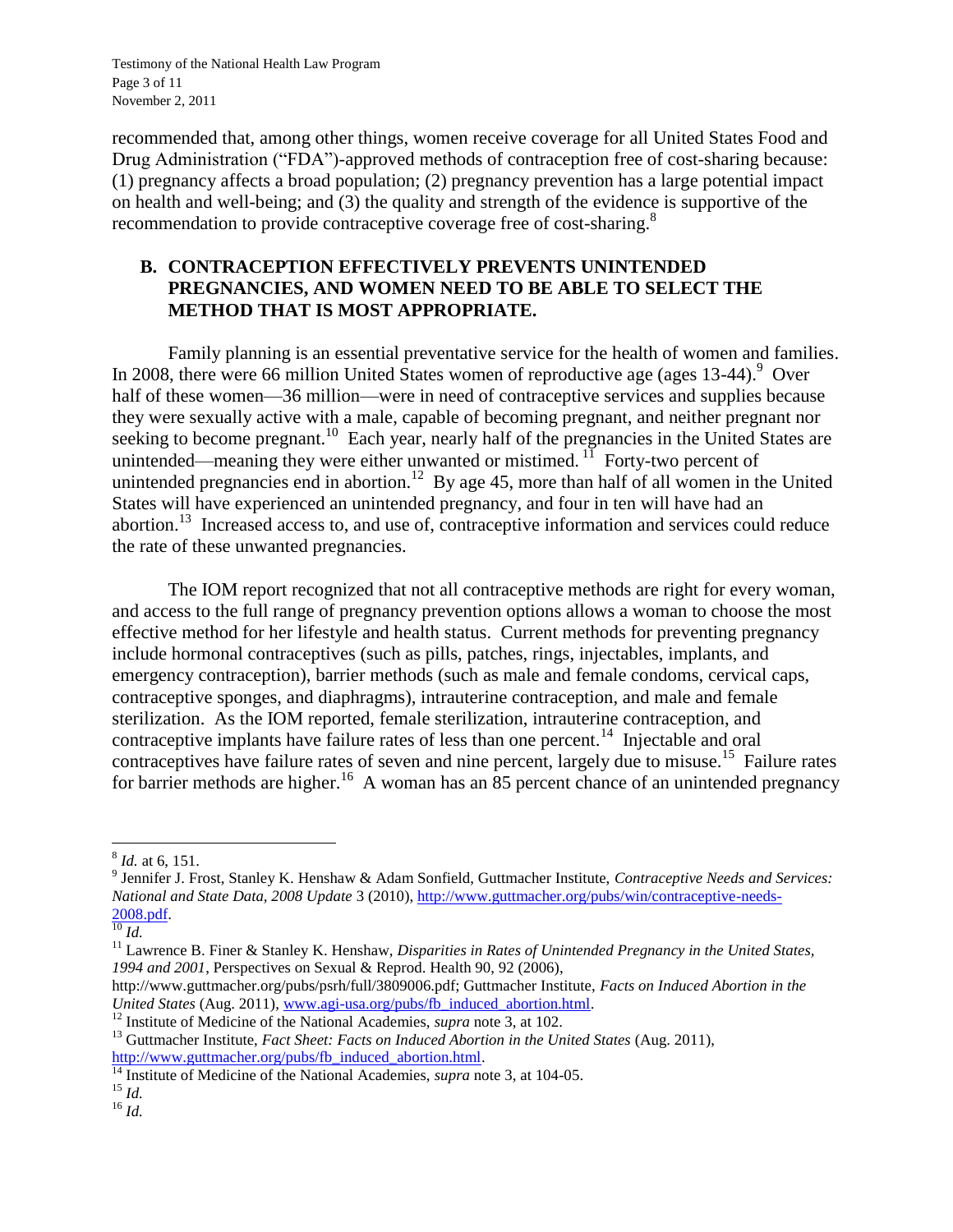Testimony of the National Health Law Program Page 4 of 11 November 2, 2011

if she uses no method of contraception.<sup>17</sup> Approximately 50 percent of unintended pregnancies in the United States occur among the eleven percent of women using no contraceptive method.<sup>18</sup> According to the Guttmacher Institute, in the United States, publicly funded family planning services and supplies alone help women avoid approximately 1.5 million unintended pregnancies each year.<sup>19</sup> If these services were not provided in 2008, unintended pregnancy rates would have been 47 percent higher, and the abortion rate would have been 50 percent higher.<sup>20</sup>

#### **C. CONTRACEPTIVES ARE WIDELY USED IN THE UNITED STATES.**

Most sexually active women in the United States use contraception to prevent pregnancy. Contraceptive use is nearly universal in women who are sexually active with a male partner: more than 99 percent of women 15–44 years of age who have ever had sexual intercourse with a male have used at least one contraceptive method.  $21$  This is true for nearly all women, of all religious denominations.<sup>22</sup> Indeed, the overwhelming majority of sexually active women of all denominations who do not want to become pregnant are using a contraceptive method.<sup>23</sup> Approximately 98 percent of sexually active Catholic women have used contraceptive methods banned by the Catholic Church.<sup>24</sup> Even among those Catholic women who attend church once a month or more, only two percent rely on the natural family planning method to prevent unintended pregnancy.<sup>25</sup>

### **D. COST PREVENTS WOMEN FROM ACCESSING CONTRACEPTIVE INFORMATION AND SERVICES.**

Financial barriers impede women's access to contraceptive information and services. Cost-sharing can pose barriers to accessing health care services, particularly for low-income women. Indeed, one of the major barriers to universal contraceptive access is the high out-ofpocket cost for women—who are also disproportionately low-income—whose health plans do not cover contraception. Low-income women have higher rates of unintended pregnancy, as compared to higher-income women.<sup>26</sup> Low-income women are the least likely to have the resources to obtain reliable methods of family planning, and yet, they are most likely to be impacted negatively by unintended pregnancy. $27$ 

 $\overline{\phantom{a}}$ <sup>17</sup> *Id.* at 105.

<sup>18</sup> Guttmacher Institute, *supra* note 14.

<sup>19</sup> Jennifer J. Frost, Stanley K. Henshaw & Adam Sonfield, Guttmacher Institute, *Contraceptive Needs and Services: National and State Data, 2008 Update* 5 (2010), [http://www.guttmacher.org/pubs/win/contraceptive-needs-](http://www.guttmacher.org/pubs/win/contraceptive-needs-2008.pdf)[2008.pdf.](http://www.guttmacher.org/pubs/win/contraceptive-needs-2008.pdf)

<sup>20</sup> *Id.*

<sup>21</sup> Williams D. Mosher & Jo Jones, *Use of Contraception in the United States: 1982–2008*, Nat'l Ctr. for Health Statistics, 23 Vital and Health Statistics, no. 29, 2010, at 5.

<sup>22</sup> Rachel K. Jones & Joerg Dreweke, Guttmacher Institute, *Countering Conventional Wisdom: New Evidence on Religion and Contraceptive Use* 4-5 (2011)[, http://www.guttmacher.org/pubs/Religion-and-Contraceptive-Use.pdf.](http://www.guttmacher.org/pubs/Religion-and-Contraceptive-Use.pdf)  $^{23}$  *Id.* 

 $^{24}$  *Id.* at 4.

<sup>25</sup> *Id.* at 5.

<sup>26</sup> Lawrence B. Finer & Stanley K. Henshaw, *supra* note 12.

<sup>27</sup> Sheila D. Rustgi, Michelle M. Doty & Sara R. Collins, The Commonwealth Fund, *Women at Risk: Why Many Women are Forgoing Needed Health Care* 3-4 (2009),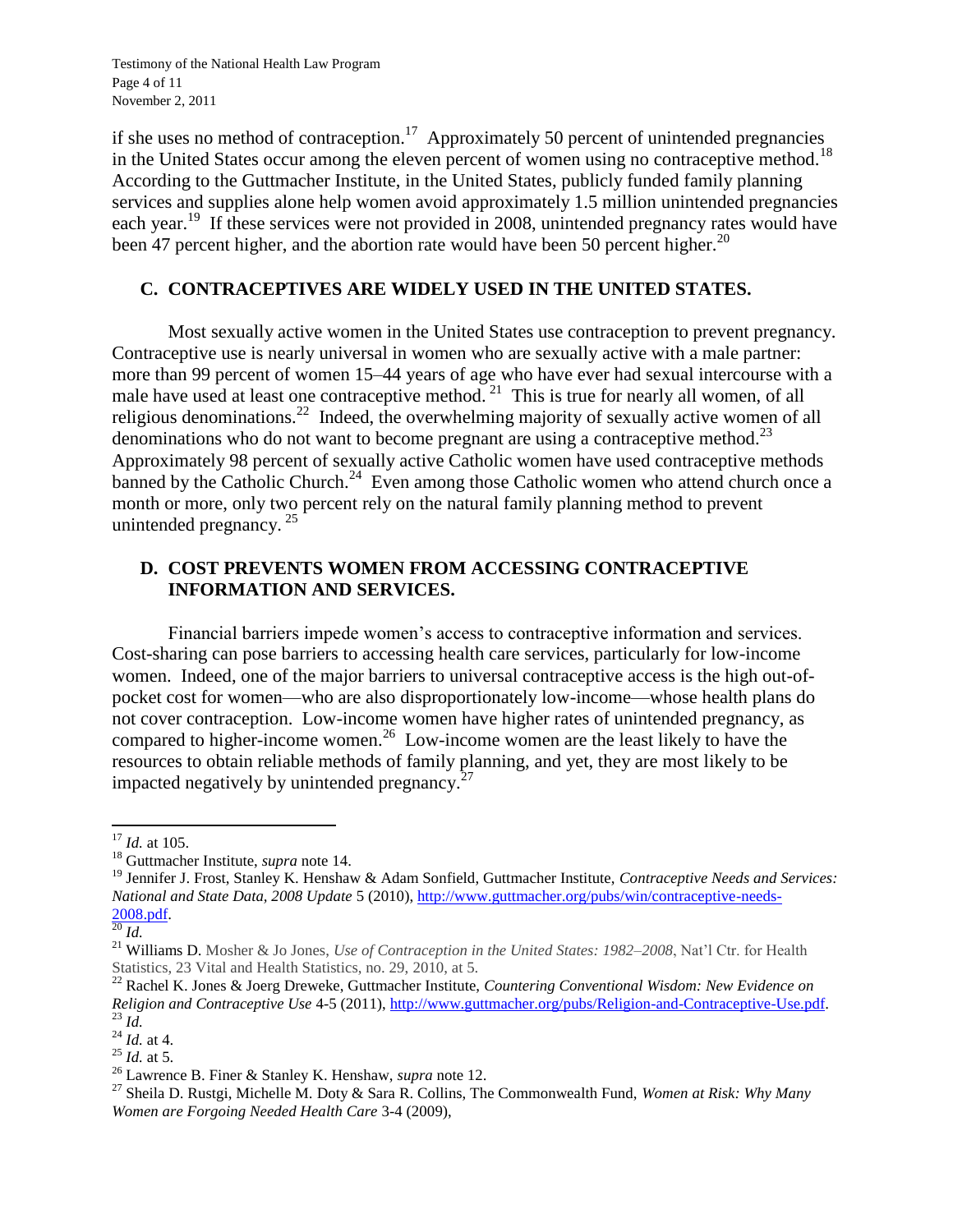Testimony of the National Health Law Program Page 5 of 11 November 2, 2011

Increased use of longer-acting, reversible contraceptive methods, which have lower failure rates, could further help reduce unintended pregnancy rates. These more effective methods of contraception, however, also have the most up-front costs, which put them outside of the reach of many women.<sup>28</sup> In 2008, for example, only 5.5 percent of women using contraception chose the more effective and longer-term methods.<sup>29</sup> As the IOM recognized, the "elimination of cost sharing for contraception . . . could greatly increase its use, including use of the more effective and longer-acting methods, especially among poor and low-income women most at risk for unintended pregnancy."<sup>30</sup> In this regard, the California Kaiser Foundation Health Plan's experience is informative. The California Kaiser Foundation Health Plan eliminated copayments for the most effective contraceptive methods in  $2002$ <sup>31</sup> Prior to the change, users paid up to \$300 for 5 years of use; after elimination of the co-payment, use of these methods increased by 137 percent. $3^2$ 

### **E. PREVAILING STANDARDS OF CARE REQUIRE THAT WOMEN HAVE ACCESS TO CONTRACEPTIVE INFORMATION AND SERVICES.**

The government should make health care decisions based on scientific evidence and good economic policy, not on the religious and moral beliefs of some institutions. Health care refusals and denials of care, also known as "conscience" clauses, are based on ideological and political justifications that have no basis in scientific evidence, good medical practice, or patient needs. These policies violate the essential principles of modern health care delivery: evidence-based practice, patient centeredness, and prevention. "Standards of care" are practices that are medically necessary and the services that any practitioner under the circumstances should be expected to render. Refusal clauses and denials of care undermine standards of care by allowing or requiring health care professionals and/or institutions to abrogate their responsibility to provide services and information that would otherwise be required by generally accepted practice guidelines.

Although there is near universal agreement in medical practice guidelines that women should be given information about and access to contraceptives to prevent pregnancy, women face many barriers to contraceptive use, including institutional restrictions, physicians' denials of care, and pharmacists' refusals to fill prescriptions. Women consider a number of factors in determining whether to become or remain pregnant, including: age, educational goals, economic situation, the presence of a partner, medical condition, mental health, and whether they are taking medications that are contra-indicated for pregnancy. For example, a number of commonly

 $\overline{\phantom{a}}$ 

[http://www.commonwealthfund.org/~/media/Files/Publications/Issue%20Brief/2009/May/Women%20at%20Risk/P](http://www.commonwealthfund.org/~/media/Files/Publications/Issue%20Brief/2009/May/Women%20at%20Risk/PDF_1262_Rustgi_women_at_risk_issue_brief_Final.pdf) [DF\\_1262\\_Rustgi\\_women\\_at\\_risk\\_issue\\_brief\\_Final.pdf.](http://www.commonwealthfund.org/~/media/Files/Publications/Issue%20Brief/2009/May/Women%20at%20Risk/PDF_1262_Rustgi_women_at_risk_issue_brief_Final.pdf) .

<sup>&</sup>lt;sup>28</sup> Institute of Medicine, *supra* note 3, at 108.

<sup>&</sup>lt;sup>29</sup> Kelly Cleland, et al., *Family Planning as Cost-Saving Preventive Health Service*, New Eng. J. Med 1 (2011), [http://healthpolicyandreform.nejm.org/?p=14266.](http://healthpolicyandreform.nejm.org/?p=14266)

<sup>30</sup> Institute of Medicine of the National Academies, *supra* note 3, at 109.

<sup>31</sup> Jennifer J. Frost & Jacqueline E. Darroch, *Factors Associated with Contraceptive Choice and Inconsistent Method Use,* 40 Sexual & Reprod. Health 94 (2008).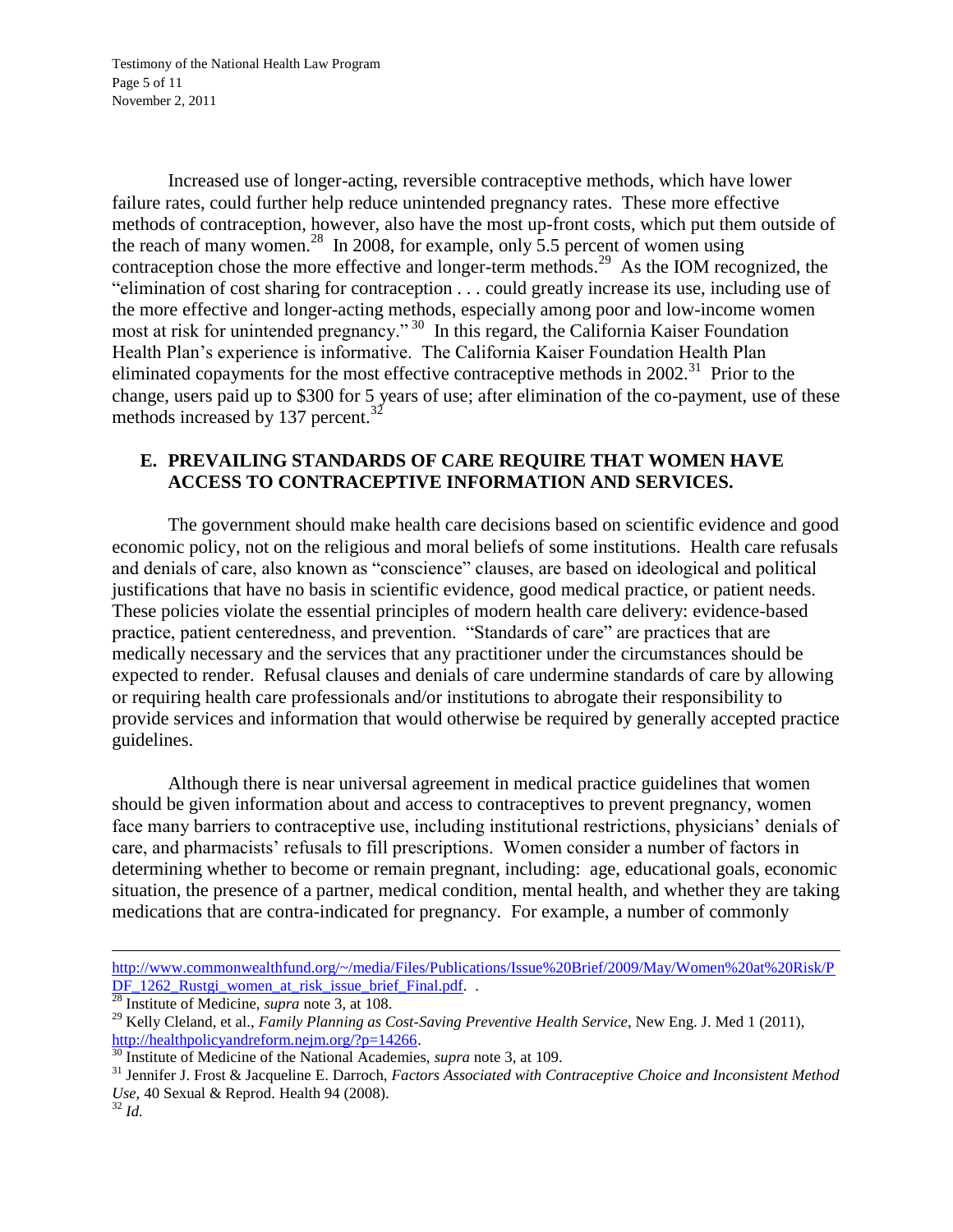Testimony of the National Health Law Program Page 6 of 11 November 2, 2011

prescribed pharmaceuticals are known to cause impairments in the developing fetus or to create adverse health conditions if a woman becomes pregnant while taking them. Approximately 11.7 million prescriptions for drugs the FDA has categorized as Pregnancy Classes D (there is evidence of fetal harm, but the potential may be acceptable despite the harm) or X (contraindicated in women who are or may become pregnant) are filled by significant numbers of women of reproductive age each year.<sup>33</sup> Pregnancy for women taking these drugs carries risk for maternal health and/or fetal health.<sup>34</sup> Women taking these drugs who might be at risk for pregnancy are advised to use a reliable form of contraception to prevent pregnancy.<sup>35</sup>

Unwanted pregnancy is associated with maternal morbidity and risky health behaviors. The World Health Organization recommends that pregnancies should be spaced at least two years apart.<sup>36</sup> Pregnancy spacing allows the woman's body to recover from the pregnancy. Further, if a woman becomes pregnant while breastfeeding, the health of both her baby and fetus may be compromised as her body shares nutrients between them. According to the American College of Obstetricians and Gynecologists, women who become pregnant less than six months after their previous pregnancy are 70 percent more likely to have membranes rupture prematurely, and are at a significantly higher risk of other complications.<sup>37</sup> Family planning is a focus area of the Healthy People 2010 health promotion objectives set out by the United States Department of Health and Human Services. Goal 9 of Healthy People 2010 is, "Improve pregnancy planning and spacing and prevent unintended pregnancy.<sup>338</sup> Specific indicators include increasing intended pregnancies from 51 percent to 70 percent; increasing pregnancy spacing to 24 months; increasing the proportion of women at risk for unintended pregnancy who use contraceptives to 100 percent, and increasing the proportion of teens that use contraceptive methods that both prevent pregnancy and prevent sexually transmitted disease.<sup>39</sup>

Further, millions of women live with chronic conditions such as cardiovascular disease, diabetes, lupus, and epilepsy, which if not properly controlled, can lead to health risks to the pregnant woman or even death during pregnancy. Denying these women access to contraceptive information and services does not comport with medical standards that recommend pregnancy prevention for these medical conditions. Refusal clauses impose significant burdens on the health and well-being of affected women and their families. These are burdens that fall disproportionately and most harshly on low-income women, severely impacting their health outcomes and their ability to give informed consent for medical care. Low income women, and low income women of color already experience severe health disparities in reproductive health, maternal health outcomes, and birth outcomes. Cardiovascular disease, lupus, and diabetes, for

 $\overline{a}$ <sup>33</sup> *Id.*

<sup>34</sup> David L. Eisenberg, et al., *Providing Contraception for Women Taking Potentially Teratogenic Medications: A Survey of Internal Medicine Physicians' Knowledge, Attitudes and Barriers*, 25 J. Gen. Internal Med. 291, 291 (2010).

<sup>35</sup> *Id.* at 291-92.

<sup>36</sup> Cicley Marston, *Report of a WHO Technical Consultation on Birth Spacing*, World Health Organization, (June 13-15, 2005).

<sup>37</sup> Am. Coll. of Obstetricians & Gynecologists, *Statement of the Am. Coll. of Obstetricians & Gynecologists to the U.S. Senate, Comm. on Health, Educ., Labor & Pensions, Pub. Health Subcomm. on Safe Motherhood* (April 25, 2002).

<sup>38</sup> U.S. Dep't of Health & Human Servs., *Healthy People 2010: Understanding and Improving Health* (Nov. 2000). <sup>39</sup> *Id.*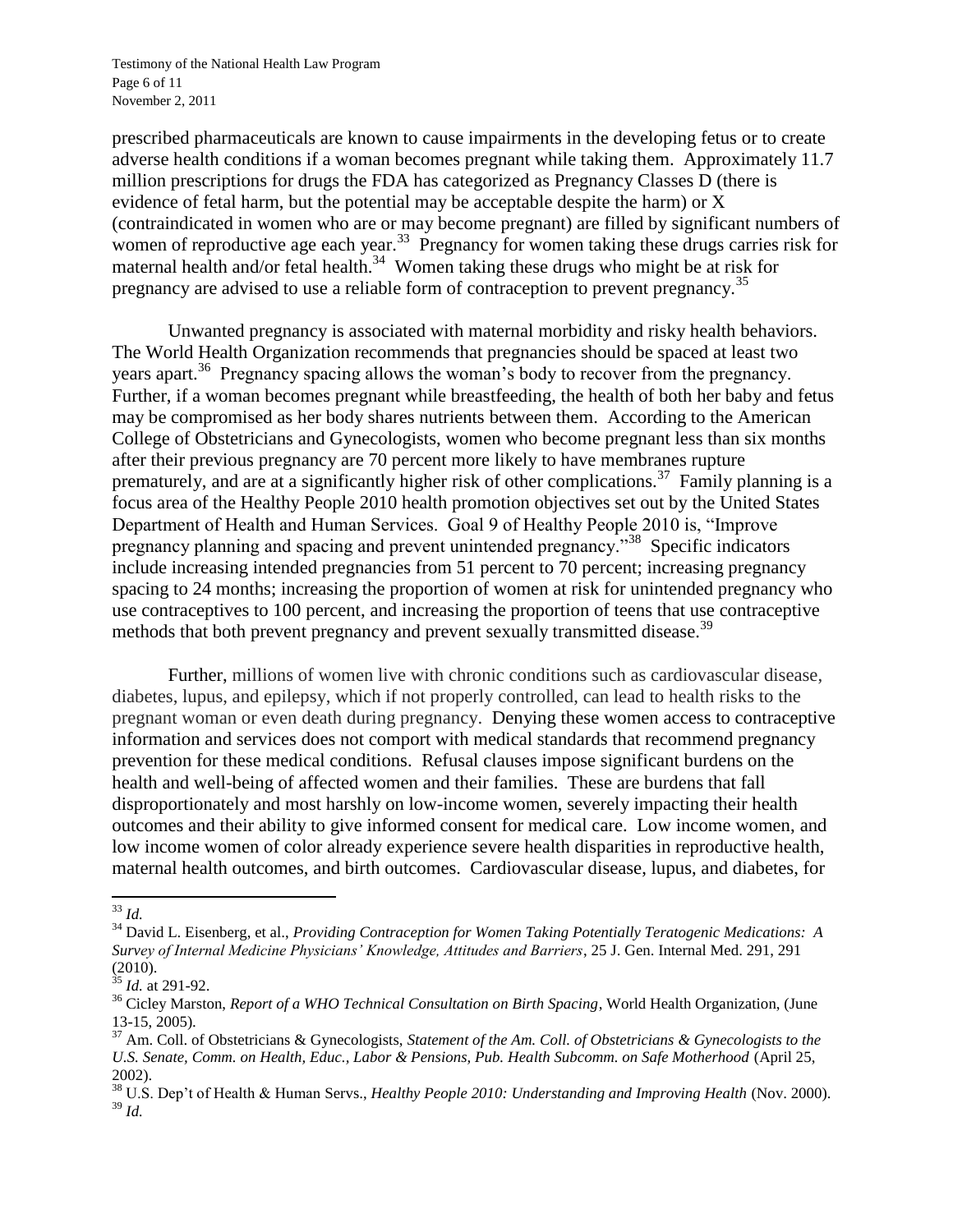Testimony of the National Health Law Program Page 7 of 11 November 2, 2011

example, are chronic diseases that disproportionately impact women of color. The incidence rate for lupus is three times higher for African American women than for Caucasian women.<sup>40</sup> Similarly, although an estimated 7.8 percent of Americans have diabetes, the prevalence rate (the number of cases in a population at a specific time) is higher for women of color in all age groups, with obesity and family history being significant risk factors for Type II diabetes.<sup>41</sup> Women who are poor also have unintended pregnancy rates that are more than five times the rate for women in the highest income level.<sup>42</sup> Nearly one out of ten African American women and one in fourteen Latinas of reproductive age experience an unintended pregnancy each year. <sup>43</sup> Inaccessible and unaffordable contraceptive counseling and services contribute to these disparities.

Heart disease, for example, is the number one cause of death for women in the United States.<sup>44</sup> The American College of Cardiology and the American Heart Association Task Force on Practice Guidelines issued specific recommendations for management of women with valvular heart disease.<sup>45</sup> They conclude that individualized preconception management should provide the patient with information about contraception as well as material and fetal risks of pregnancy.<sup>46</sup> Some cardiac conditions in which the physiological changes brought about in pregnancy are poorly tolerated include vavular heart lesions such as severe aortic stenosis, aortic regurgitation, mitral stenosis, and mitral regurgitation all with III-IV symptoms, aortic or mitral valve disease, mechanical prosthetic valve requiring anticoagulation and aortic regurgitation in Marfan syndrome.<sup>47</sup>

The American College of Obstetricians and Gynecologists and the American Diabetes Association have developed practice guidelines for the preconception care for women with pregestational diabetes. According to the American Diabetes Association, planned pregnancies greatly facilitate diabetes care. Their recommendations for diabetic women with childbearing potential include: (1) use of effective contraception at all times, unless the patient is in good metabolic control and actively trying to conceive; (2) counseling about the risk of fetal impairment associated with unplanned pregnancies and poor metabolic control; and (3) maintain blood glucose levels as close to normal as possible for at least two to three months prior to conception.<sup>48</sup> The American College of Obstetricians and Gynecologists further recommends

 $\overline{\phantom{a}}$ <sup>40</sup> U U.S. Department of Health and Human Services Office on Women's Health, *Lupus: Frequently Asked Questions* 2 (June 13, 2001), [http://www.womenshealth.gov/publications/our-publications/fact-sheet/lupus.pdf.](http://www.womenshealth.gov/publications/our-publications/fact-sheet/lupus.pdf)

<sup>&</sup>lt;sup>41</sup> U.S. Department of Health and Human Services, National Diabetes Information Clearinghouse, Diabetes Overview, *<http://diabetes.niddk.nih.gov/dm/pubs/overview/#scope>*; Ann S. Barnes, *The Epidemic of Obesity and Diabetes*, 38 Tex. Heart Institute J. 142 (2011).

<sup>42</sup> Lawrence B. Finer & Stanley K. Henshaw, *supra* note 13, at 94.

<sup>43</sup> Susan A. Cohen, *Abortion and Women of Color: The Bigger Picture*, 11 Guttmacher Policy Review 3 (Summer 2008), [http://www.guttmacher.org/pubs/gpr/11/3/gpr110302.html.](http://www.guttmacher.org/pubs/gpr/11/3/gpr110302.html) 

<sup>44</sup> Lori Mosca, et al., T*racking Women's Awareness of Heart Disease: An American Heart Association National Study*, 109 J. Am. Heart Ass'n 573 (Feb. 4, 2004).

<sup>45</sup> Robert O. Bonow, et al., *Guidelines for the Management of Patients with Valvular Heart Disease*, American College of Cardiology/American Heart Association Task Force on Practice Guidelines (Committee on Management of Patients with Valvular Heart Disease), 98 J. Am. Coll. of Cardiology 1949-1984 (Nov. 1998). <sup>46</sup> *Id.*

<sup>47</sup> *Id.*

<sup>48</sup> American Diabetes Association, *Standards of medical care in diabetes-2006*, 29 Diabetes Care S4, S28 (2006).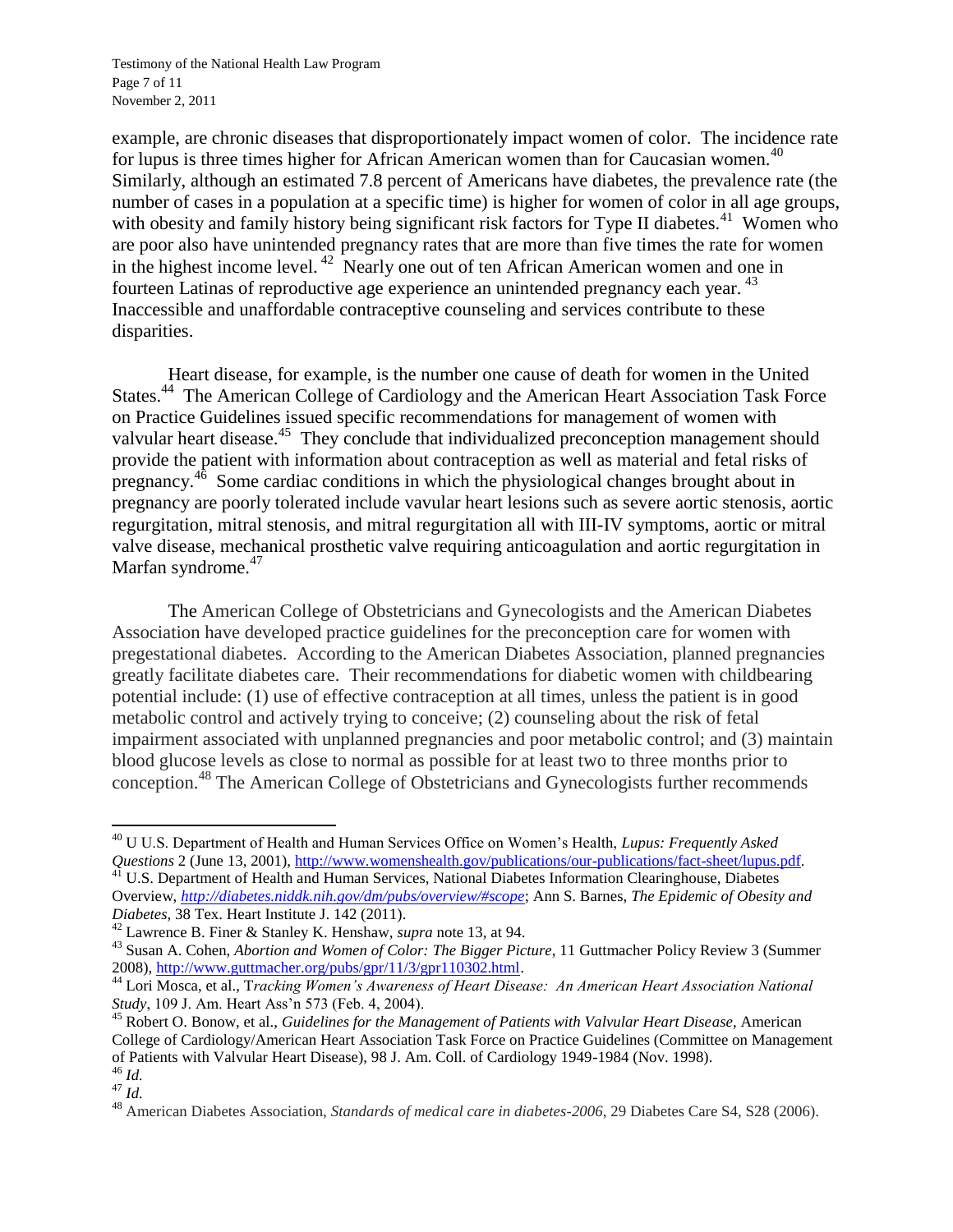Testimony of the National Health Law Program Page 8 of 11 November 2, 2011

that "[a]dequate maternal glucose control should be maintained near physiological levels before conception and throughout pregnancy to decrease the likelihood of spontaneous abortion, fetal malformation, fetal macrosomia [excessive birthweight], intrauterine fetal death, and neonatal morbidity." 49

Similarly, contraception plays a critical role in preparing a woman with lupus for pregnancy. Lupus is an auto-immune disorder of unknown etiology which can affect multiple parts of the body such as the skin, joints, blood, and kidneys with multiple end-organ involvement. Often labeled a "woman's disease," nine out of ten people with lupus are women.<sup>50</sup> Women with lupus who become pregnant face particularly increased risks. A large review of United States hospital data found the risk of maternal death for women with lupus is twenty times the risk of non-lupus pregnant women.<sup>51</sup> These women were three to seven times more likely to suffer from thrombosis, thrombocytopenia, infection, renal failure, hypertension, and preeclampsia.<sup>52</sup> Women who suffer from moderate or severe organ involvement due to lupus are at significantly higher risk for developing complications during pregnancy, and the guidelines discussed above regarding chronic disease apply to women with those comorbidities.<sup>53</sup> This should be taken into consideration in the decision to become pregnant or to carry a pregnancy to term.<sup>54</sup>

Historically, women with lupus were discouraged by the medical community from bearing children. While this is no longer always true, pregnancy for women with lupus is always considered high risk, and should be undertaken when, if at all possible, the disease is under control. The National Institute of Arthritis and Musculoskeletal and Skin Diseases ("NIAMS") recommends that a woman should have no signs or symptoms of lupus.<sup>55</sup> In addition, NIAMS directs women as follows: "Do not stop using your method of birth control until you have discussed the possibility of pregnancy with your doctor and he or she has determined that you are healthy enough to become pregnant."<sup>56</sup>

### **F. DENYING WOMEN ACCESS TO CONTRACEPTIVE INFORMATION AND SERVICES UNDERMINES QUALITY OF CARE FOR WOMEN.**

Ideological restrictions occur at three levels: the individual health professional level, the institutional and health system level, and the political level. Refusal clauses are statutory or regulatory "opt out" provisions that impede patient access to necessary and desired health care services and information. At the institutional level, the restrictions that have the greatest impact on access to care are those imposed by institutions controlled by religious entities. In particular,

 $\overline{a}$ 

<sup>49</sup> The American College of Obstetricians and Gynecologists, *ACOG Practice Bulletin No. 60: Pregestational diabetes mellitus*, 115 Obstetrics & Gynecology 675 (2005).

<sup>50</sup> U.S. Department of Health and Human Services Office on Women's Health, *supra* note 40, at 2.

<sup>51</sup> Megan E. B. Clowse, et al., *A national study of the complications of lupus in pregnancy*, 199 Am. J. Obstet. & Gynecol. 127e. 1, e.3 (Aug. 2008).

<sup>&</sup>lt;sup>52</sup>*Id.* at 127e.3-e.4.

<sup>53</sup> *Id.*

<sup>54</sup> National Institute of Arthritis and Musculoskeletal and Skin Diseases, *Lupus: A Patient Care Guide for Nurses and Other Health Professionals* 27-62, Patient Information Sheet 4-5 (3d ed. Sept. 2006).

<sup>55</sup> *Id.* at 45-46, Patient Information Sheet No. 11.

<sup>56</sup> *Id.* at Patient Information Sheet No. 4.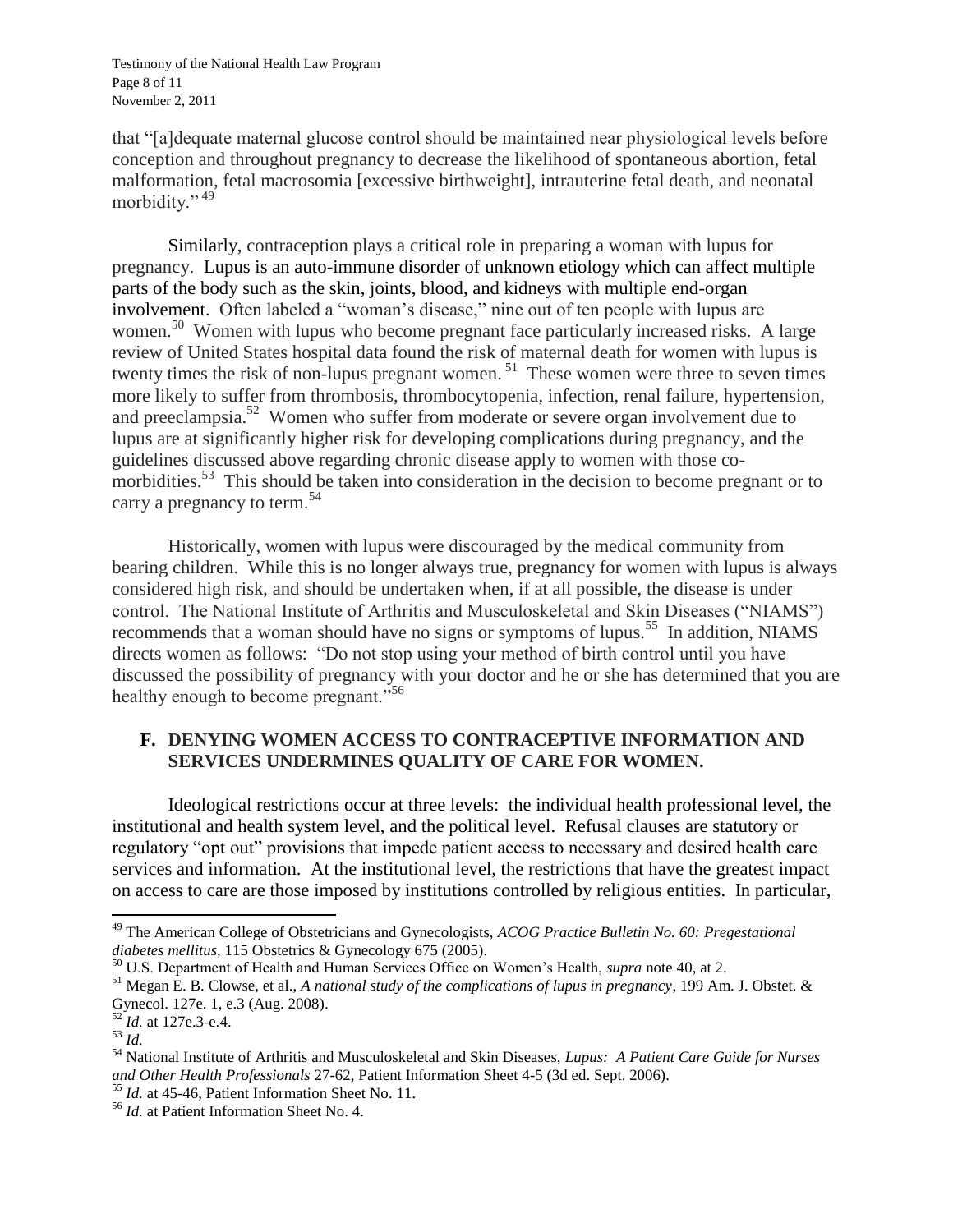Testimony of the National Health Law Program Page 9 of 11 November 2, 2011

 $\overline{\phantom{a}}$ 

the Catholic health system has the broadest religion-based health care restrictions. The U.S. Conference of Catholic Bishops has issued *The Ethical and Religious Directives for Catholic Health Care Services* for all Catholic medical institutions. The Directives specify a range of services that are prohibited, including contraception. At the political level, legislation enacting refusal clauses impose restrictions unrelated to health and safety on women's ability to access reproductive health care services. These restrictions are driven by political ideology, electoral politics, and other political considerations that have nothing to do with evidence-based medicine.

#### **G. HRSA'S PROPOSED RELIGIOUS EMPLOYER EXEMPTION WOULD UNDERMINE WOMEN'S HEALTH, WELL-BEING, AND AUTONOMY.**

Statutory refusal clauses that impede women's access to contraceptive counseling and services jeopardize women's health and well-being, and rob women of their autonomy. HRSA's proposed religious employer exemption, 45 C.F.R.  $\S$  147.130(a)(1)(iv)(A)-(B), which allows certain employers to deny women access to effective, necessary, and desired preventive health care, unreasonably impedes the ability of a woman to obtain appropriate and timely medical care, limits the availability of health care services to affected women, and violates standards of care. HRSA's proposed exemption would permit employers to impose their religious doctrines on women who do not share them and at the expense of affected women's health. The clause gives institutions the right to make health care decisions—based on ideology, not science—about and for an individual woman.

Most women are covered by health insurance offered by their employer.<sup>57</sup> According to a 1998 Guttmacher Institute study, while three-fourths of American women of reproductive age rely on private insurance, the extent to which they have contraceptive coverage can differ dramatically depending on their type of insurance.<sup>58</sup> The Affordable Care Act recognizes the importance of preventive services to the health and well-being of individuals, their families and their communities. Preventive services are required to be covered without cost-sharing in order to ensure that all foreseeable barriers to access to preventive services are removed. Allowing employers or insurers to erect new barriers in the form of refusal clauses vastly undermines the promise of the ACA to improve the health of the nation.

All employers should be required to provide coverage for contraception without costsharing. Requiring all employers—including religious employers—to provide contraceptive insurance coverage does not force the employer to use, or even to condone, contraceptive use. Nor does requiring all entities to provide insurance coverage of health care services vital to a woman's health and well-being impinge on the conscience rights of individual providers. Allowing an employer, however, to refuse to cover contraception creates substantial barriers to affected women's ability to prevent pregnancy, and subordinates an affected woman's health needs—and her autonomy—to her employer's ideological beliefs. All women, regardless of where they work, should have access to the care they need. Every woman should be able to

Guttmacher Report on Pub. Policy 5-6 (Aug. 1998), http://www.guttmacher.org/pubs/tgr/01/4/gr010405.pdf.

<sup>57</sup> Usha Ranji & Alina Salganicoff, The Henry J. Kaiser Family Foundation, *Women's Health Care Chartbook: Key Findings from the Kaiser Women's Health Survey* 10 (2011), http://www.kff.org/womenshealth/upload/8164.pdf. <sup>58</sup> Rachel B. Gold, *The Need for and Cost of Mandating Private Insurance Coverage of Contraception*, The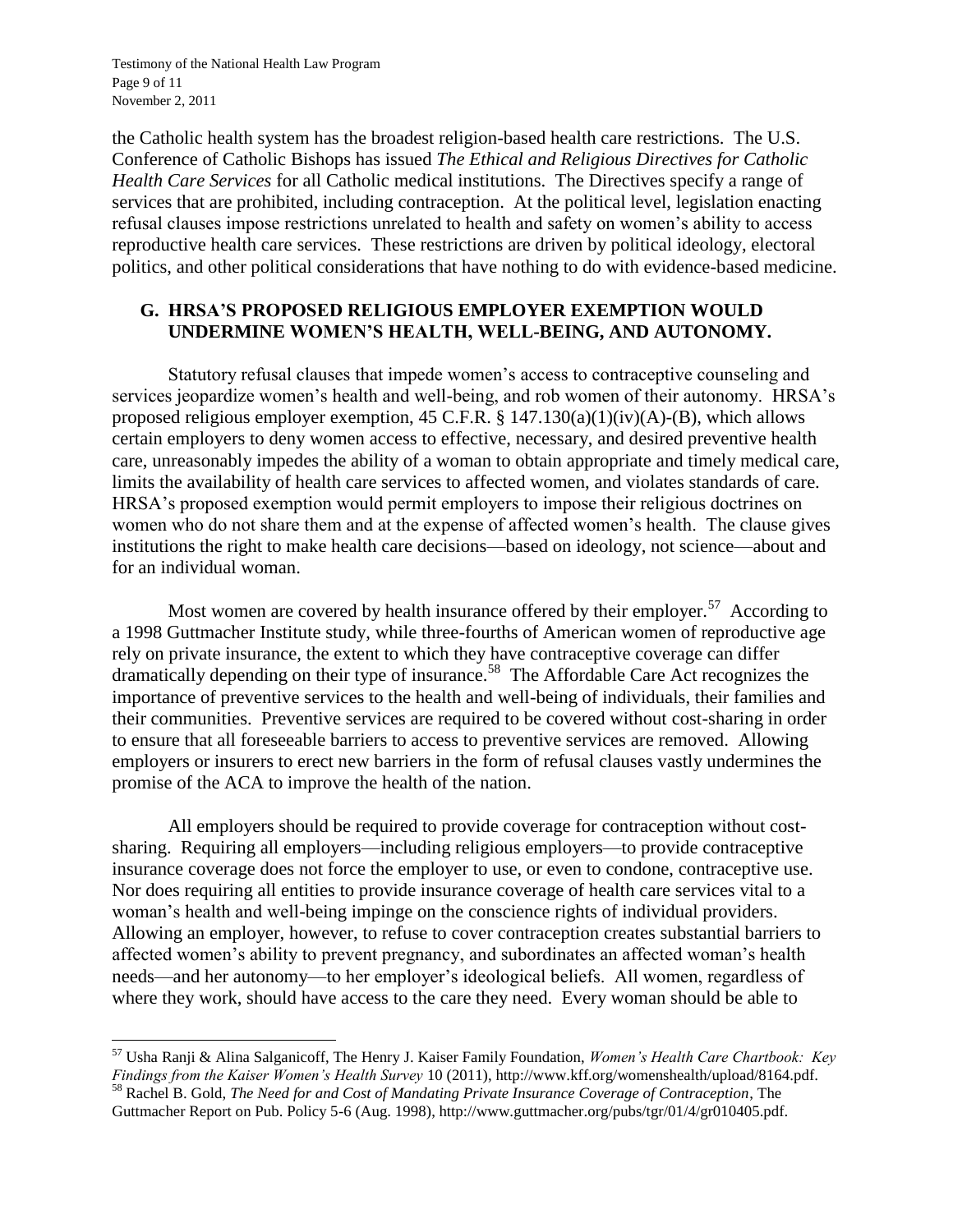Testimony of the National Health Law Program Page 10 of 11 November 2, 2011

make her own decisions about whether or when to prevent pregnancy based on her own beliefs, not the beliefs of her employer.

#### **H. H.R. 1179 WOULD DANGEROUSLY EXPAND RELIGIOUS REFUSALS.**

H.R. 1179, misleadingly titled "Respect for Rights of Conscience Act of 2011," is an extreme and far-reaching refusal provision. H.R. 1179 introduces broad, poorly defined and confusing language, and fails to account for the significant burdens that broad refusals have on patients. These are burdens that fall disproportionately and most harshly on low-income women, severely impacting their health outcomes and their ability to give informed consent for medical care. There are already ample statutory protections for health care providers who object to providing certain services based on their religious or moral beliefs in existing law, which seeks to establish a delicate balance between protecting health care providers and meeting the needs of patients.

H.R. 1179 dangerously expands what a health plan or provider can refuse to do. First, it provides that a health plan could refuse to provide coverage (or, in the case of a sponsor of a group health plan, paying for coverage) "of such specific items or services" based on its "religious beliefs or moral convictions." Similarly, it requires that an individual be able to purchase a policy that does not contain any "specific items or services" which, are contrary to the "religious beliefs or moral convictions of the purchaser or beneficiary of the coverage." Under H.R. 1179, a health plan could refuse to provide coverage for virtually *any* service otherwise required by the ACA. Corporations could, for example, refuse to cover screening and counseling for HIV and other sexually transmitted infections. H.R. 1179 would undermine access to essential health services, and create significant and unreasonable barriers for patients seeking access to vital health care.

Second, H.R. 1179 states that the ACA does not obligate an "individual or institutional health care provider, or authorize a health plan to require a provider, to provide, participate in, or refer for a specific item or service contrary to the provider's religious beliefs or moral convictions."<sup>59</sup> The law suggests that virtually any worker, paid or volunteer, in any health care setting can refuse to assist in the performance of any health care service or in any health care program. The law also is unclear as to whether a worker can assert his or her moral belief in refusing to treat a particular patient. Can a technician refuse to participate in dialysis for an alcoholic? Can someone opposed to blood transfusions refuse to change a patient's hospital gown? Can a health provider refuse to treat a patient who is gay or lesbian? The law is subject to misuse and abuse by creating a health care environment that invites large numbers of workers and health professionals to refuse to participate in the orderly delivery of health care services.

\* \* \* \* \*

 $\overline{\phantom{a}}$  $<sup>59</sup>$  H.R. 1179 also states that a health plan has not "failed to provide timely or access to items or services . . . or fulfill</sup> any other requirement" under the ACA because it has "respected the rights of conscience" of a "provider."